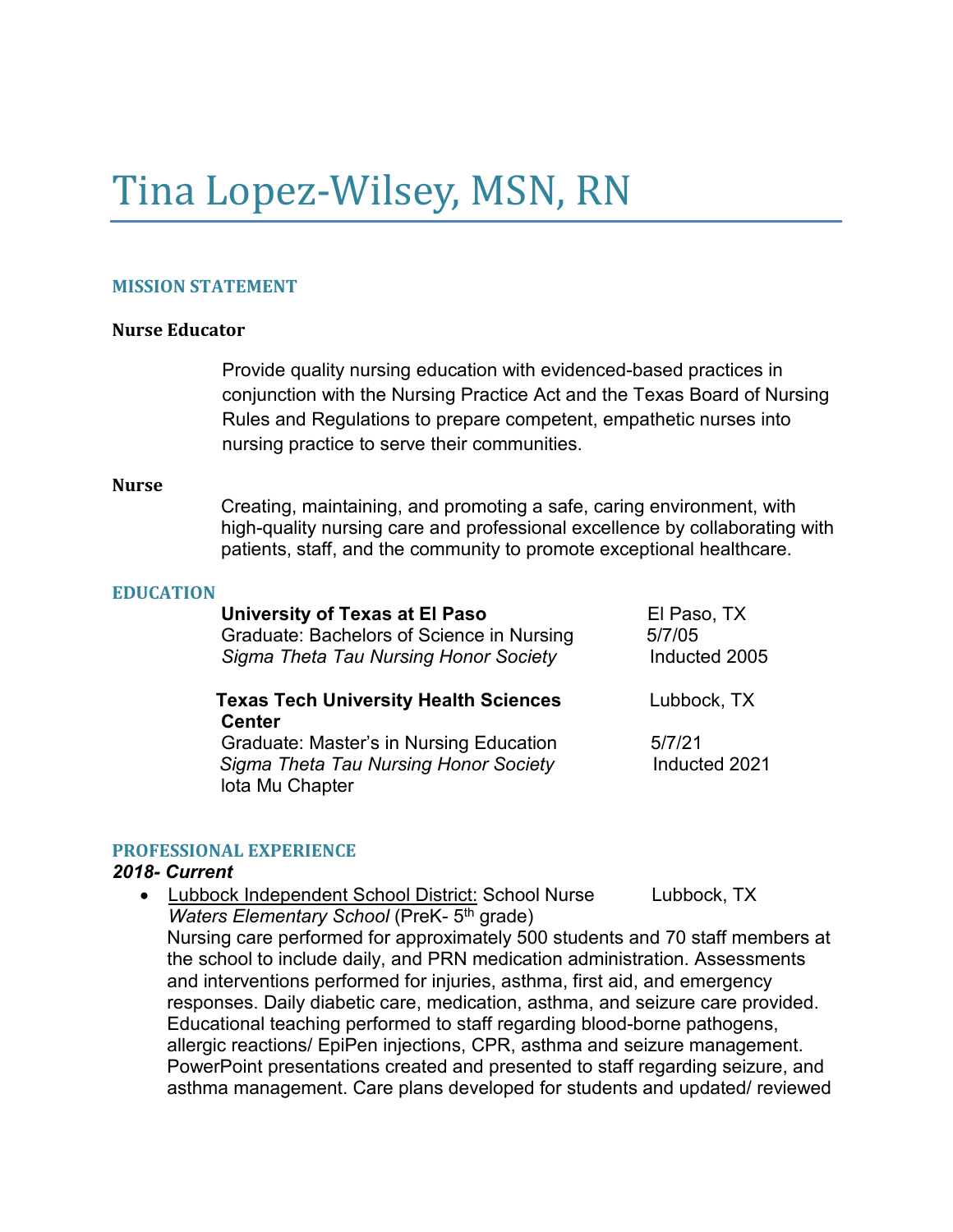yearly or as needed. Vision, hearing, scoliosis, BMI and acanthosis nigricans health screenings performed on approximately 400 students yearly with referrals sent out as needed. Student Immunization records reviewed and updated on all students. Parental teaching provided as needed.

- Created a hand-hygiene educational video for all LISD staff as a preventative measure to mitigate the spread of COVID-19 during the 2020-2021 school year. <https://www.youtube.com/watch?v=NcTpbVPA7KI>
- Worked with the LISD Health Care Coordinator and other LISD nurses during the summer of 2020 to determine LISD guidelines how to safely open the schools during the COVID-19 pandemic.
- **Preceptor for newly hired LISD nurses.**
- Constructed 12 individualized healthcare plans (IHPs)/nursing care plans for Lubbock ISD.
- Designated to be a "Point Person" for LISD nurses as a reference for questions or concerns by nurses when the LISD Health Care Coordinator was unavailable.
- Implemented the Institute for Healthcare Improvement's (IHI) Ask Me 3<sup>®</sup> toolkit for parental/guardian education for student illness or injury discharge teaching in clinic.

# *2015-2018*

- Lubbock Independent School District: School Nurse Lubbock, TX *Dunbar College Prepatory Academy* (6<sup>th</sup>-8<sup>th</sup> grade): Hands-on nursing care performed solely by RN for approximately 550 students and 70 staff members. Assessment and interventions performed for injuries, illnesses, asthma, first aid, and emergency responses. Epi-Pen, seizure, bloodborne pathogens, diabetic care, asthma management, emergency-response team coordination and CPR training to staff performed. GT-tube feedings, diabetic, asthma, seizure, and first-aid/emergency response care provided to staff and students as needed. Nursing care plans for students created and reviewed yearly/ as needed. RN revised and created new care plans (IHPs) for Lubbock ISD. Immunization and health care screenings for vision, hearing, blood pressure, dental, BMI and acanthosis nigricans performed on approximately 450 students annually to ensure state compliance. Student immunization records reviewed and updated on all students. Immunization and flu clinics set up at the school bi-annually. Parental teaching done as needed.
	- RN created the *Child Check* safety system at the school which helps ensure that staff members do not accidentally leave their children in their cars while at the school.
	- **Preceptor for newly hired LISD nurses and BSN nursing students.**
	- Worked with Ferguson Bath, Kitchen, & Lighting Gallery to donate a new washer and dryer for an at-need student/family.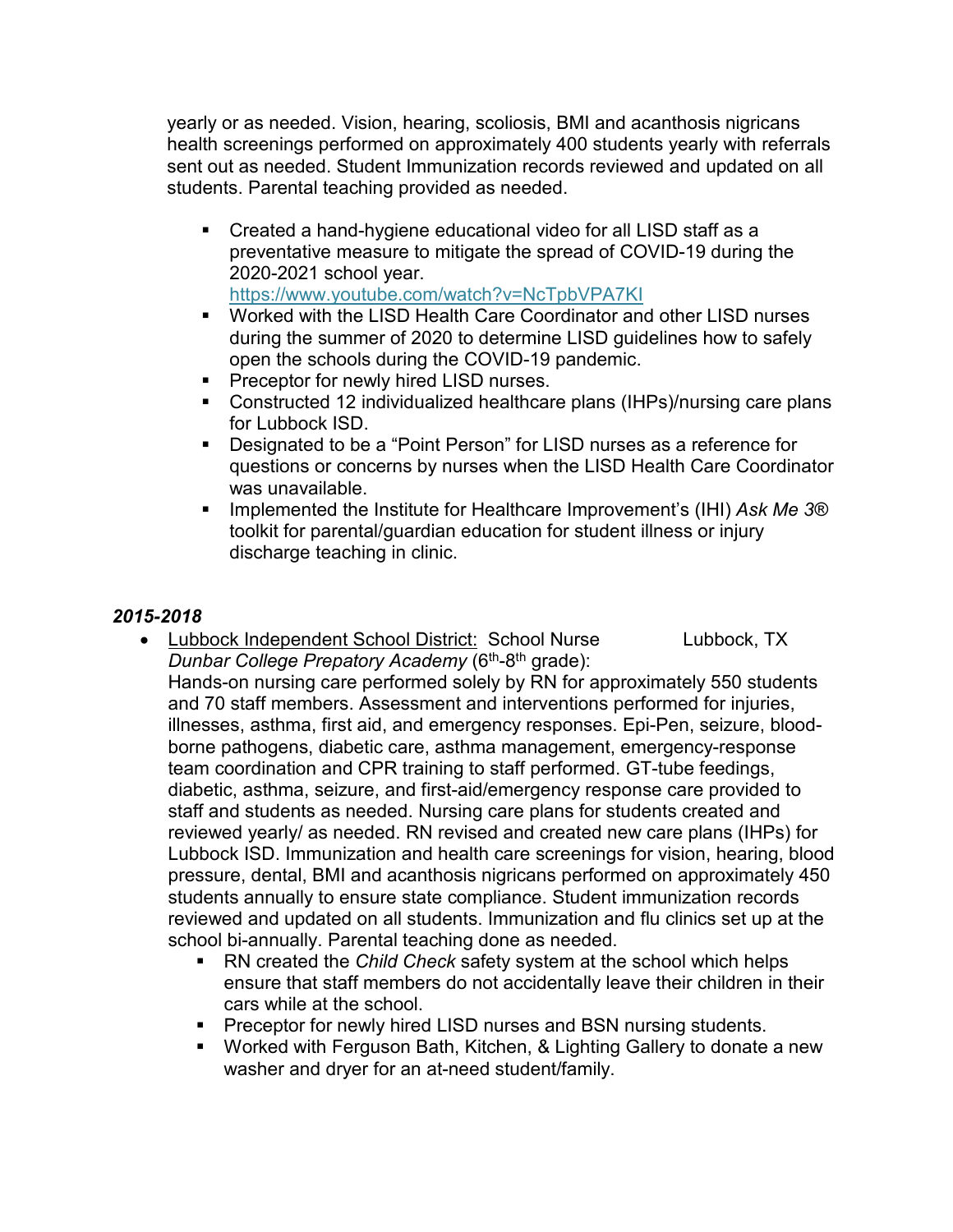### *2013-2015*

- YSLETA Independent School District: School Nurse El Paso, TX *Mesa Vista Elementary School* (K-6th grade) Nursing care performed for approximately 600 students and 65 staff members at the school to include daily and PRN medication administration. Assessments and interventions performed for injuries, asthma, first aid, and emergency responses. Daily catheterizations, perineal care using Solo Lift, asthma, and seizure care provided. Educational teaching performed to staff regarding blood-borne pathogens, allergic reactions/ EpiPen injections, CPR, asthma, and seizure management. PowerPoint presentations created and presented to staff regarding seizure and asthma management. Care plans developed for students and updated/ reviewed yearly or as needed. Vision, hearing, scoliosis, BMI and acanthosis nigricans health screenings performed on approximately 250 students yearly with referrals sent out as needed. Student Immunization records reviewed and updated on all students. Immunization and flu clinics set up at the school annually to ensure compliance. Preceptor for UTEP BSN nursing students. Parental teaching provided as needed.
	- Coordinated health fairs annually for the community.

# *2005-2014*

• Del Sol Medical Center: RN (Floor/staff nurse) El Paso, TX *Neonatal Intensive Care Unit*- 2008-2014 *Neonatal Nursery*- 2008-2014 *Postpartum*- 2005-2008

#### *2006-2008*

FENET hospitals: Regional Float Pool RN El Paso, TX *Providence Memorial Hospital:* NICU, Nursery  *Sierra Providence Health Center:* NICU, Nursery, Postpartum  *Sierra East Hospital:* NICU, Nursery, Postpartum

#### **SKILLS**

- Specializing in infant, pediatric, adult, and geriatric care.
- Safe Assessment, interpretation, intervention, documentation in accordance with the Nurse Practice Act, Texas Board of Nursing, HIPPA, FERPA, and JCAHO.
- Urinary catheterization, tracheostomy care, NG placement and feedings, PICC line care, medication administration (mouth, rectal, vaginal, GT, tracheostomy, IV, ophthalmic), arterial line care, gastric feeding tube care (GT/ Mic-key), Hoyer/Solo lifts, IV line placement, and diabetic care management of the client.
- Educational teaching provided to staff for health promotion/ safety (risk prevention) using demonstration, PowerPoint, verbal presentations. Preceptor education and observation provided to RN nursing students.
- Knowledgeable in Microsoft *Excel, Word, PowerPoint, Google APS,* and nursing charting programs such as CERNER and Meditech.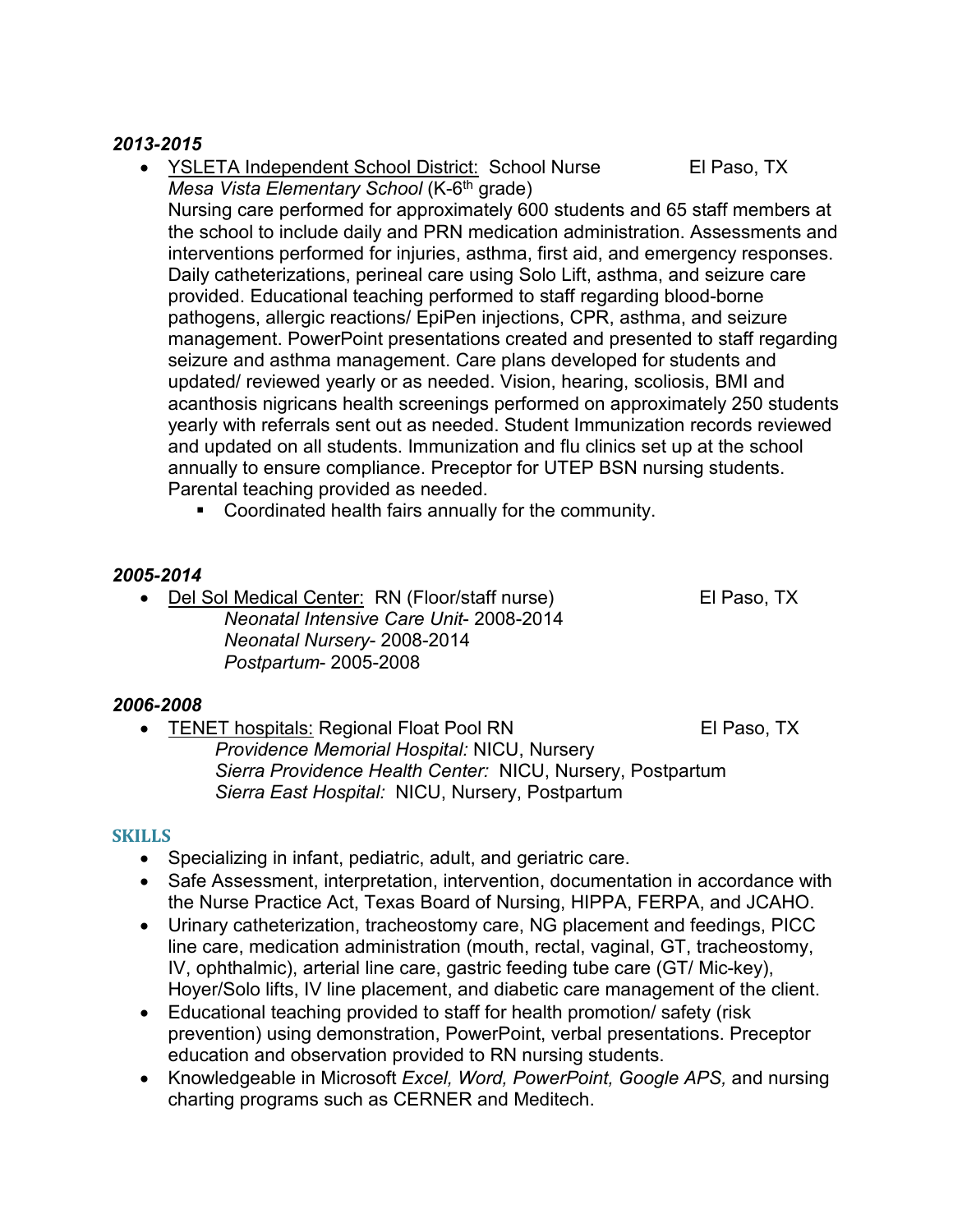# **LICENSES/ NATIONAL CERTIFICATIONS**

- Registered Nurse (RN)- Texas Board of Nursing
- *American Heart Association* BLS Certified
- *Crisis Intervention* (CPI) certified.
- Vision, hearing, scoliosis and acanthosis nigricans screener certifications.

# **PROFESSIONAL ACCOMPLISHMENTS**

• Rater-bias in Simulation VoiceThread presented to the Texas Tech Health Sciences Center (TTUHSC) School of Nursing faculty mentoring program.

# **PROFESSIONAL ORGANIZATION MEMBERSHIPS AND ACTIVITIES**

- National Association of School Nurses 2016-Present: Active member. Attended the 2017 Texas School Nurse Conference in Houston, TX and the 2018 TSNO Conference in Plano, TX.
- Sigma Theta Tau: lota Mu Chapter Nurse Leader 2021-Present: Active member.
- South Plains Great 25 Nurses (SPG25) Committee April 2018-2021: A non-profit organization established to annually honor and recognize the South Plains' 25 greatest nurses. Sponsor solicitation committee member.

# • Texas School Nurse Association-Region 17

*President-*2017-2018: Arranged educational meetings for Texas school nurses in the Region 17 (Lubbock, Texas and surrounding regions). Helped with the development of the Region 17 TSNO webpage [http://txsno-region17.org](http://txsno-region17.org/) and collaborated with the Region 17 TSNO Summer Conference Committee. *President-Elect*: 2016-2017: Helped the TSNO President arrange educational meetings, planned the end of the year banquet to recognize the school nurse of the year. Helped with the establishment of a Region 17 TSNO scholarship fund for Region 17 TSNO nurse's furthering their education at *Lubbock Christian University* and *Texas Tech University*.

# **VOLUNTEER ACTIVITIES/ COMMUNITY SERVICE**

# **2019-2021**

- Administered COVID-19 vaccines with the Lubbock Health Department.
- South Plains Great 25 committee member.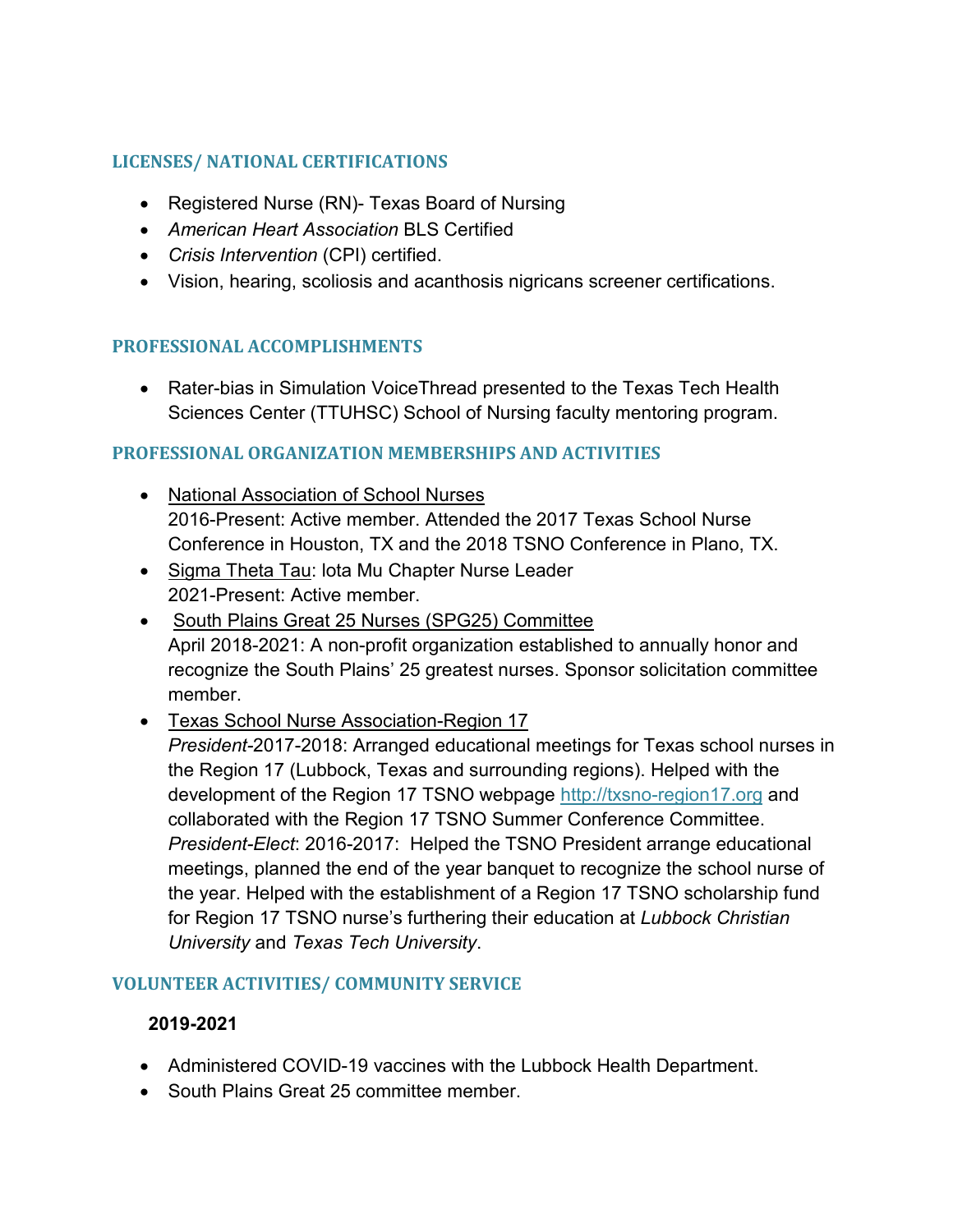- Texas Tech University Health Sciences Center Graduate Dean's Advisory Committee- Student representative.
- Texas Tech University Health Sciences Center MSN Council- MSN Leadership track student representative.
- Helped organize food at the South Plains Food Bank.
- Monthly volunteer at Holy Spirit Catholic Church.

# **2018-2019**

- South Plains Great 25 committee member- Helped create website for organization at<http://spg25.org/>
- Organized and presented health and safety educational meetings for Girls Scout Troop 6348.
- Helped organize Girl Scout Troop 6348's participation in the *CureSearch Walk*  held for childhood cancer.
- Volunteered and helped to organize Girl Scout Troop 6348's participation for UMC's annual pediatric oncology Christmas party.

# **2017-2018**

- Region 17 TSNO President- Helped create website for organization at <http://txsno-region17.org/>
- Organized and Volunteered at *Family Promise of Lubbock* with TSNO Region 17 providing meals for displaced families.
- Organized and presented health and safety educational meetings for Girls Scout Troop 6348.
- Helped organize Girl Scout Troop 6348's participation in the *CureSearch Walk*  held for childhood cancer.
- Volunteered and helped to organize Girl Scout Troop 6348's participation for UMC's annual pediatric oncology Christmas party.
- South Plains Great 25 committee member.

# **2016-2017**

- Region 17 TSNO (Texas School Nurses Organization) President-elect
- Helped organize Girl Scout Troop 6348's participation in the *CureSearch Walk*  held for childhood cancer.